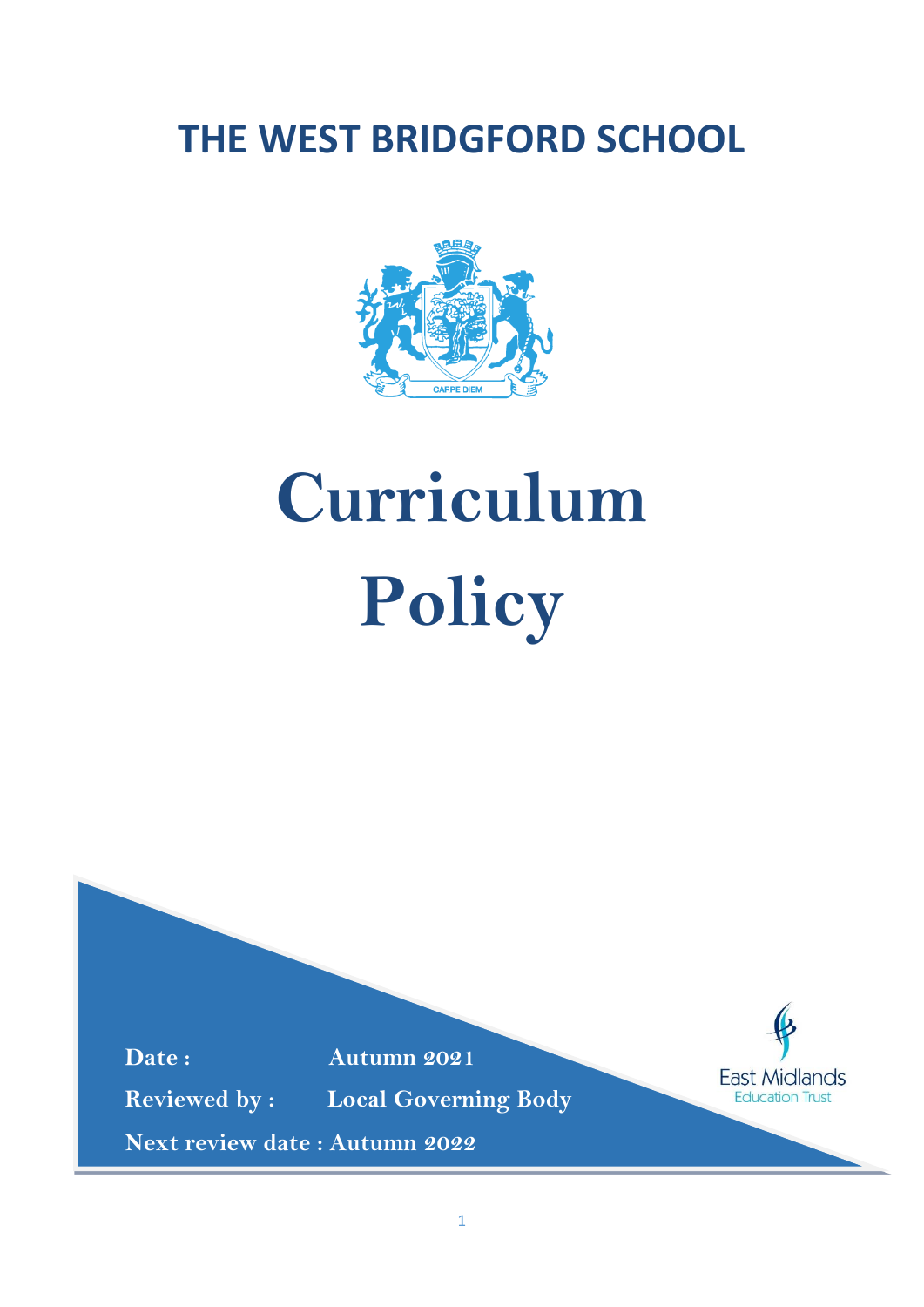# **The West Bridgford School Curriculum**

## *Learning, Thinking and Thriving Together*

## **Curriculum Intent**

The West Bridgford School's Curriculum aims to:

- Be ambitious yet inclusive.
- Provide every student with the skills, knowledge and qualifications to enable them to access the next stage of their education/career.
- Inspire, challenge, stretch and support students to achieve their potential.
- Give students the experiences and opportunities to develop as caring, healthy and informed young people in the  $21^{st}$  century.
- Develop in students the resilience and flexibility to be able to adapt to the changing world they will meet.
- Foster an enjoyment in learning and a commitment to lifelong learning and to help foster independence.
- Promote learning in its broadest sense, across and beyond the taught curriculum.
- Open students' minds to the broad richness of our cultural heritages.

The West Bridgford School's Curriculum will:

- Lead to qualifications that our students need to pursue their chosen path.
- Lead to qualifications that are of worth to employers and for entry into Higher Education.
- Meet the needs of students of all abilities and backgrounds.
- Prepare students to make informed and appropriate choices at the end of KS3, KS4 and KS5.
- Help students develop lively, enquiring minds, an ability to question and argue rationally and to apply themselves to tasks and physical skills.
- Be broad, balanced, relevant, differentiated and include personalisation.
- Adapt to changing requirements and expectations from Government and Higher Education.
- Fulfil the statutory requirements of the Academy's funding agreement and meet the expectations of regulatory bodies.
- Exceed national standards in achievement, attainment and progress.
- Help students develop personal moral values, respect for religious values and tolerance of other beliefs and cultures.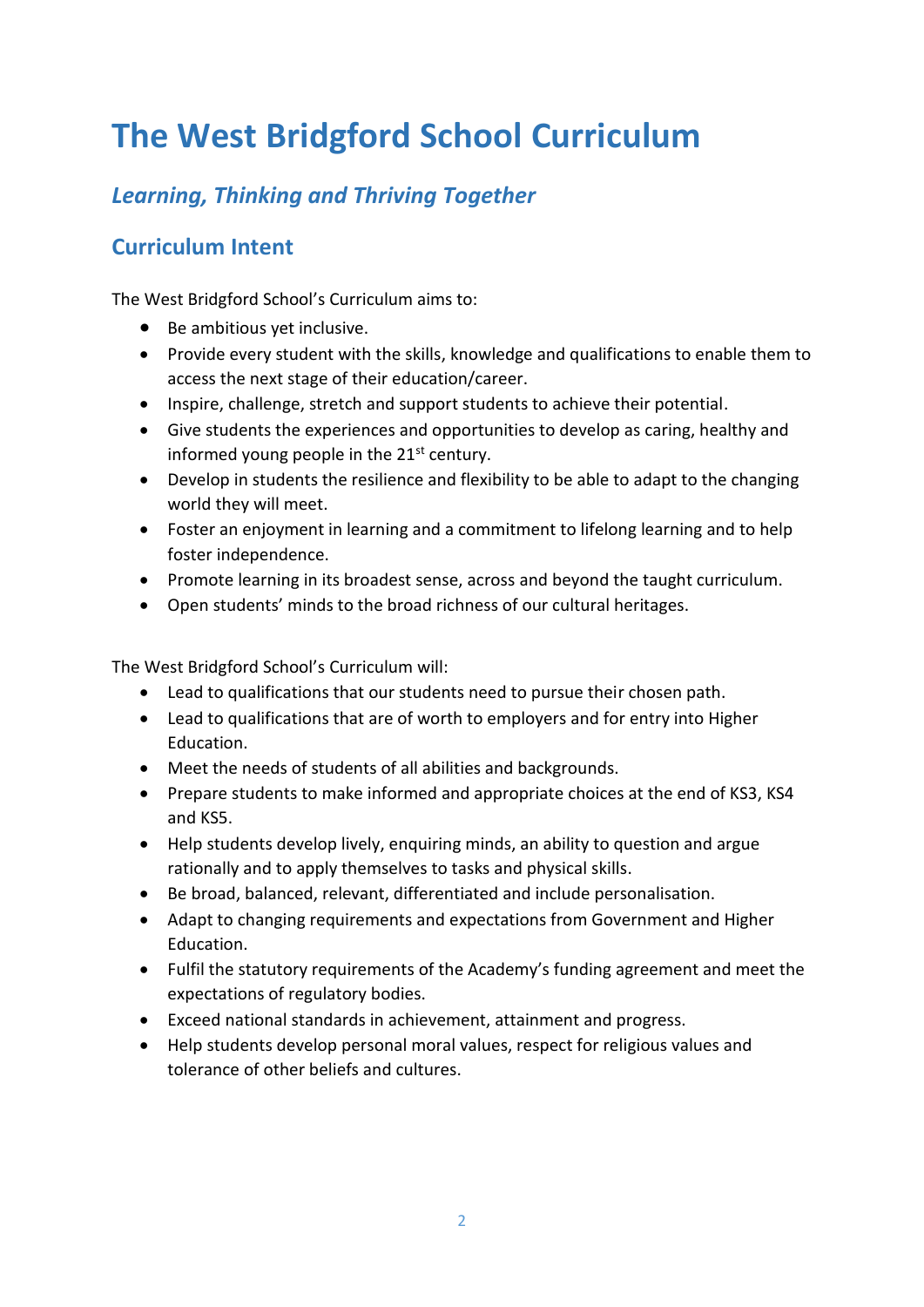### **Curriculum Implementation**

#### **Teaching Groups, Class sizes and Grouping by Ability**

In Year 7, students are placed in tutor groups of approximately 30 and work in these groups through to the end of Year 9 for all subjects other than Maths, English and PE where students are grouped by ability to allow for appropriate challenge and support. From January in Year 7, classes in Modern Foreign Languages are regrouped in order to allow most students to study a second language. In Technology, students are grouped into smaller classes for the practical subject.

A small number of students are identified on transition from KS2 as having particular needs with literacy. These students follow a literacy programme rather than a Foreign Language. Depending on progress, they may return to languages in Year 8 or continue with literacy.

In Year 9, students are also set in Science.

Where students are setted in ability groups, class sizes will vary, but are usually smaller for the students requiring additional support.

At KS4, students are taught in ability groups for English, Maths, Science and PE, and in mixed ability groups defined by their option choices for other subjects.

#### **The School Day and Year**

The school day runs from 8:30 to 14:45 and consists of five 60 minute lessons. Period 4 is 90 minutes long, with a third of the school population taking a 30 minute lunch at different times through that period. There is a morning break of 20 minutes, with Year 7 having theirs at a separate time

The academic year runs from June to June. Students move up to a new year group and begin a new timetable on approximately the third week of June. While TT promotion does shorten KS3 by 6 weeks we feel that the benefits outweigh the costs because Timetable Promotion:

Allows students to get going with their chosen options subjects and so increases motivation at the end of Year 9.

Allows students time to check, and if necessary change, their option subjects so they can start on the best courses for them in September reducing the impact of late changes of course.

Reduces the emotional stress of students having to change teachers after the long summer holiday. This is particularly difficult for ASD students.

Spreads the gained time across a broader range of staff helping to manage teacher workloads.

Maintains high levels of attendance in the holiday season of the final half term.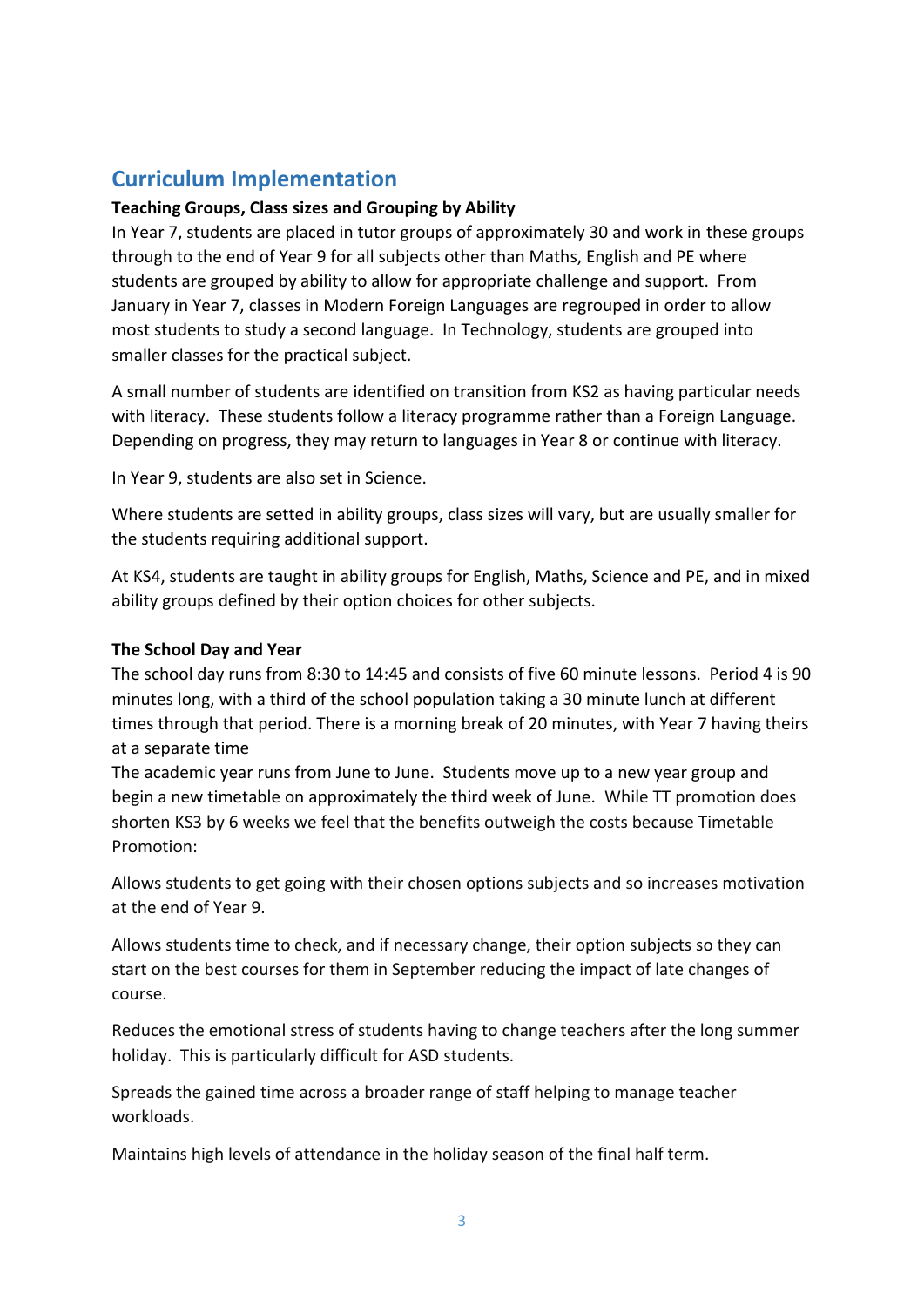#### **Year 7 and 8 Curriculum**

The Y7&8 Curriculum focuses on embedding and developing basic skills and developing strengths. The overwhelming majority of students study the same subjects. The current allocation of periods per fortnight is:

| English 7 | Languages 6 |            | Geography 3   Technology 2 or 3   Computing 2 | PE <sub>4</sub>   |
|-----------|-------------|------------|-----------------------------------------------|-------------------|
| Maths 7   |             | History 3  | Art 3 or 2                                    | PSHE <sub>2</sub> |
| Science 7 |             | <b>RE2</b> | Music 2                                       |                   |

A very small number of students will have an adapted curriculum in Year 7 and 8. They may attend, for example, taught literacy lessons or they may develop life skills through the Nurture programme.

#### **Year 9 Curriculum**

The Y9 Curriculum is focussed on the transition from KS3 to KS4. Core subjects begin the transition to GCSE programmes of study.

The 3 year Key Stage 4 is used only by English, Maths and Science to broaden the curriculum studied by all students. Each department has a curriculum intent statement that addresses how this is achieved.

In **English,** starting the GCSE course in Year 9 allows the English department to effectively bridge the skills and knowledge of Key Stage 3 and Key Stage 4. The decision to use Year 9 as a grounding for the GCSE helps to avoid the issue of English becoming solely driven by the final outcome. At West Bridgford, the overwhelming majority of students will take English Language and English Literature (2 GCSEs). However, at Key Stage 3 the department delivers a combined English Language and Literature course in such a way as to ensure that students have a fully immersive experience of the subject. In Year 9, students are exposed to ambitious topics such as The Gothic, Allegorical and Political Writing, Language Over Time and the Tragic Genre to name but a few; all of which ensure a coverage far broader than that expected of the National Curriculum. The Year 9 curriculum is designed to build on the foundational learning of Year 7 and 8, introducing broad and challenging new content through which key skills can be developed. For example, students will develop their knowledge of speech writing in Year 7 when they study *Political Issues in Non Fiction*, develop those skills in Year 8's *The Art of Rhetoric* and consolidate and refine their craft in Year 9's *Allegorical and Political Writing* topic. The curriculum aim of 'foster[ing] an enjoyment in learning and a commitment to lifelong learning' is evident in the breadth of Year 9 topics, many of which provide an exciting taste of the subject beyond the GCSE. While developing foundational skills, Year 7 and 8 also provide an opportunity to engender a love for the subject. To this end the department has moved away from the traditional model of assessing every unit. Our experience is that students make use of the learning in their early years at West Bridgford when applying their broad cultural knowledge in Years 9, 10 and 11.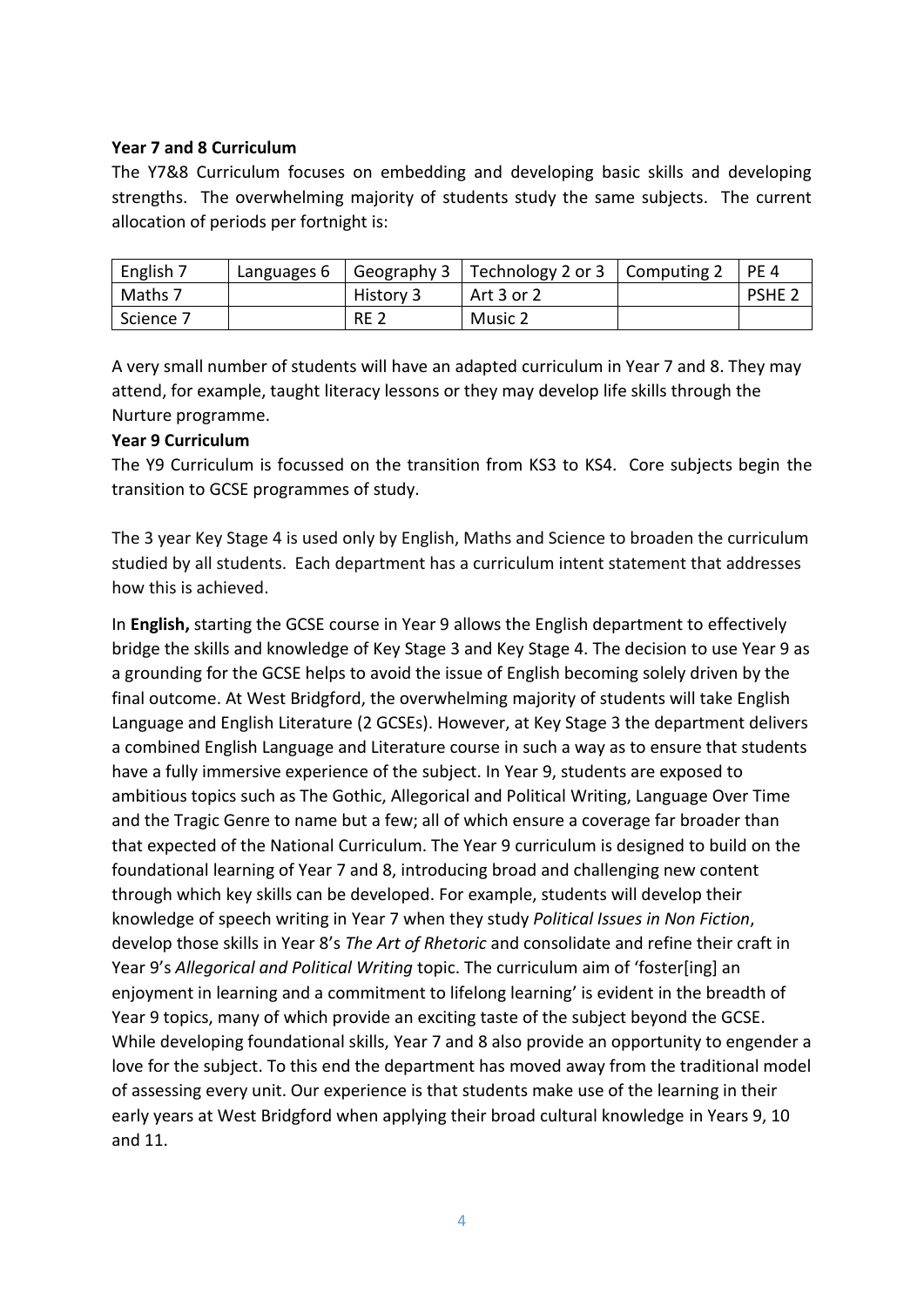In **Maths**, Year 9 acts as a transition year between Key Stage 3 and Key Stage 4. Units have been carefully selected and designed which both emphasise and consolidate content learned in Key Stage 3, as well as introducing students to the more challenging concepts of Key Stage 4. The Year 9 Scheme of Learning contains a smaller proportion of the more abstract elements of Key Stage 4 Maths but instead focuses on the key building blocks of Mathematics. This emphasis on calculation techniques, algebraic methods, fractions, decimals & percentages, angles & polygons and probability means that students are reexposed to content learnt at Key Stage 3, but with a focus on problem solving and developing deeper understanding. This leads to students being better prepared for the breadth of the Key Stage 4 curriculum in Years 10 and 11 as they should have greater confidence with this essential material.

In **Science** starting the GCSE course early allows the science department to deliver the broader Triple science curriculum to the vast majority of students while only using the Double Science curriculum timings. This avoids Triple science having to be taken in an option block and therefore narrowing the overall curriculum for students. All students study the broader Triple Award content in year 9. A small number of students move on to focus their efforts on the Double award content at the end of year 9. Most students then study the Triple content throughout year 10. Approximately 40% of students go on to study the remaining Triple Science content in year 11. Students from this group can then enter for the Triple Award exams at the end of year 11. In 2019 32% of students took Triple Award Science Exams at the end of year 11.

In optional subjects students continue with the full suite of key stage 3 subjects and follow a transitional course while selecting option subjects to study at GCSE, which then begin at the start of year 10. From October through to Christmas there is a major focus on careers education and the options process.

**Year 10 and 11 Curriculum (Applies to Students with a Year of Entry 2017 or below)**

Students select 4 subjects from a range of approximately 30 GCSE and vocational courses, but must include **one** from History, Geography, French, Spanish, German and Computer Science. The final choice for each individual student is reached by April through a guided choice involving the student, parents, pastoral and subject teachers and the Curriculum Manager.

The Y10&11 Curriculum provides students with the core subjects they need for a broad and balanced curriculum coupled with the opportunity to specialise in areas of interest and aptitude. A number of students may follow more personalised courses to address particular needs identified through the intervention teams.

All students study English Language and English Literature, and all three sciences – taking either double combined science or three separate science GCSEs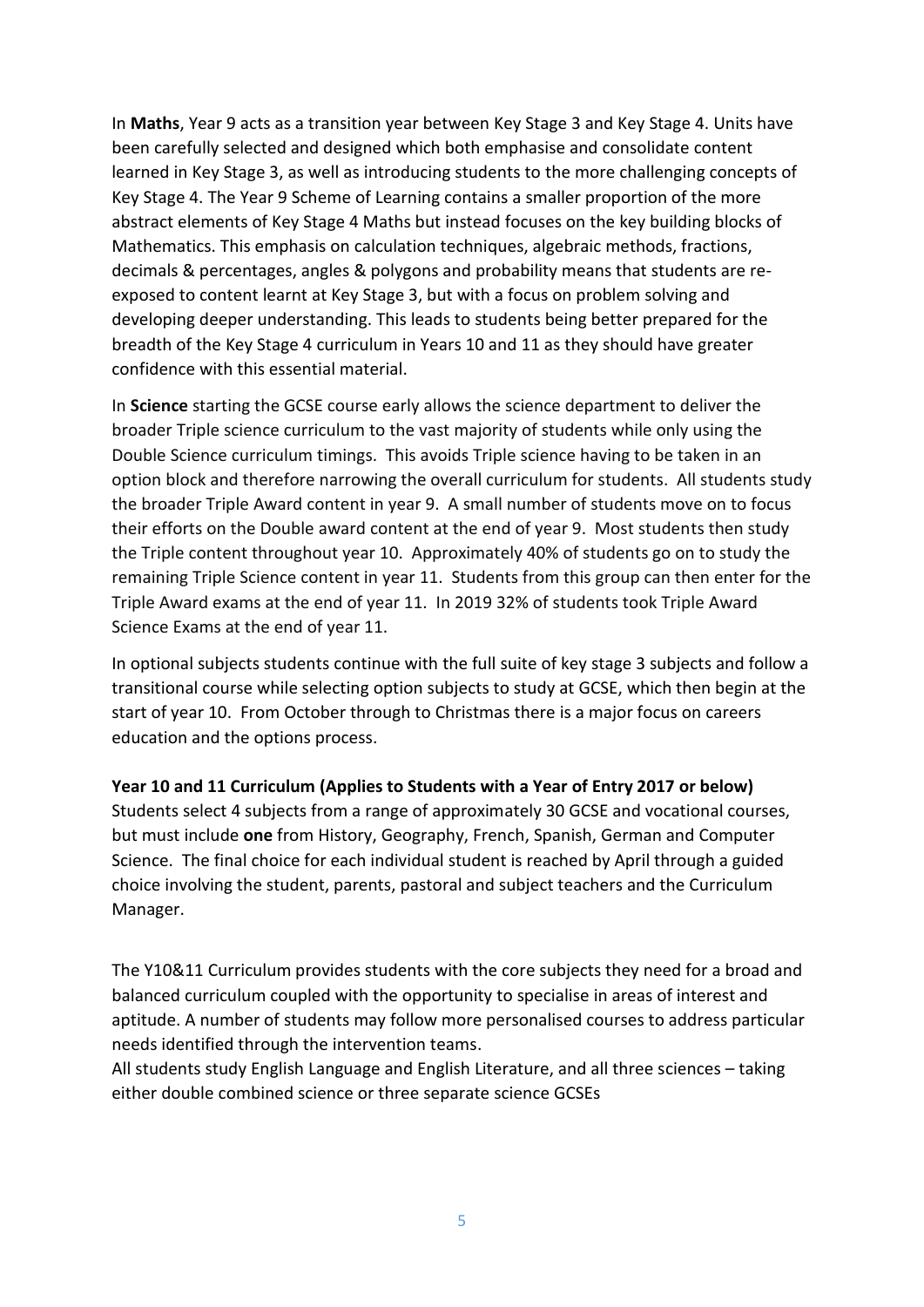| English 7  | PE <sub>4</sub>   | Option 5   | Option 5                                   | Option 5                                    | Option 5 |
|------------|-------------------|------------|--------------------------------------------|---------------------------------------------|----------|
| Maths 7    | PSHE <sub>2</sub> | History,   | Art, Business, COPE (ASDAN), Computing,    |                                             |          |
| Science 10 |                   | Geography, | Dance, Drama, Economics, Engineering,      |                                             |          |
|            |                   | French,    | Food, French, Geography, German, Graphic   |                                             |          |
|            |                   | Spanish,   | Design, History, iMedia (Cam Nat), IT (Cam |                                             |          |
|            |                   | German,    | Nat), Media Studies, Music, Photography,   |                                             |          |
|            |                   | Computing  |                                            | PE, Product Design, RS Philosophy & Ethics, |          |
|            |                   |            | Sociology, Spanish                         |                                             |          |

#### **Year 10 and 11 Curriculum (Applies to students with a year of Entry of 2018 or above)**

The curriculum for year 10 and 11 students is planned to allow the vast majority (>90%) of students to take the full suite of EBAC subjects. This is achieved by making certain combinations of subjects in the options process compulsory. Students will be able to choose the following combinations of subjects.

| <b>Core Subjects</b>      | Humanities*      | $MFL*$           | Up to 2 from:                   |
|---------------------------|------------------|------------------|---------------------------------|
| <b>English Language</b>   | At least 1 from: | At Least 1 from: | Art, Business, COPE (ASDAN),    |
| <b>GCSE and</b>           | <b>History</b>   | French           | Computing, Dance, Drama,        |
| <b>English Literature</b> | Geography        | German           | Economics, Engineering, Food,   |
| GCSE <sub>7</sub>         |                  | Spanish          | Graphic Design, iMedia (Cam     |
| Maths 7                   |                  |                  | Nat), IT (Cam Nat), Media       |
| <b>Double or Triple</b>   |                  |                  | Studies, Music, Photography,    |
| Science 10                |                  |                  | PE, Product Design, RS          |
| PSHE <sub>2</sub>         |                  |                  | Philosophy & Ethics, Sociology, |
| Core PE 4                 |                  |                  |                                 |

\*These rules will be relaxed to allow the students to access a personalised curriculum under the following criteria:

Students for whom a full suite of EBAC GCSE subjects is deemed to be inappropriate. Usually a group of <10 students. At the discretion of the intervention team. Final decisions are made by the Headteacher.

Students who have not studied a Modern Foreign Language at KS3 through a personalised curriculum. Usually a group of <5 students.

Students who due to exceptional circumstances require an adaptation to their curriculum. This will be at the discretion of the intervention team for that cohort and will follow a robust consultation process. Final decisions are made by the Headteacher.

#### **Year 12 and 13 Curriculum**

The Y12&13 Curriculum focuses exclusively on A Level Qualifications, apart from IT which is a Level 3 Cambridge Technical. Students study 3 or 4 A level subjects and a broad Learning & Career Development course in Y12, before focusing on 3 A level subjects in Y13. The EPQ is available as an option.